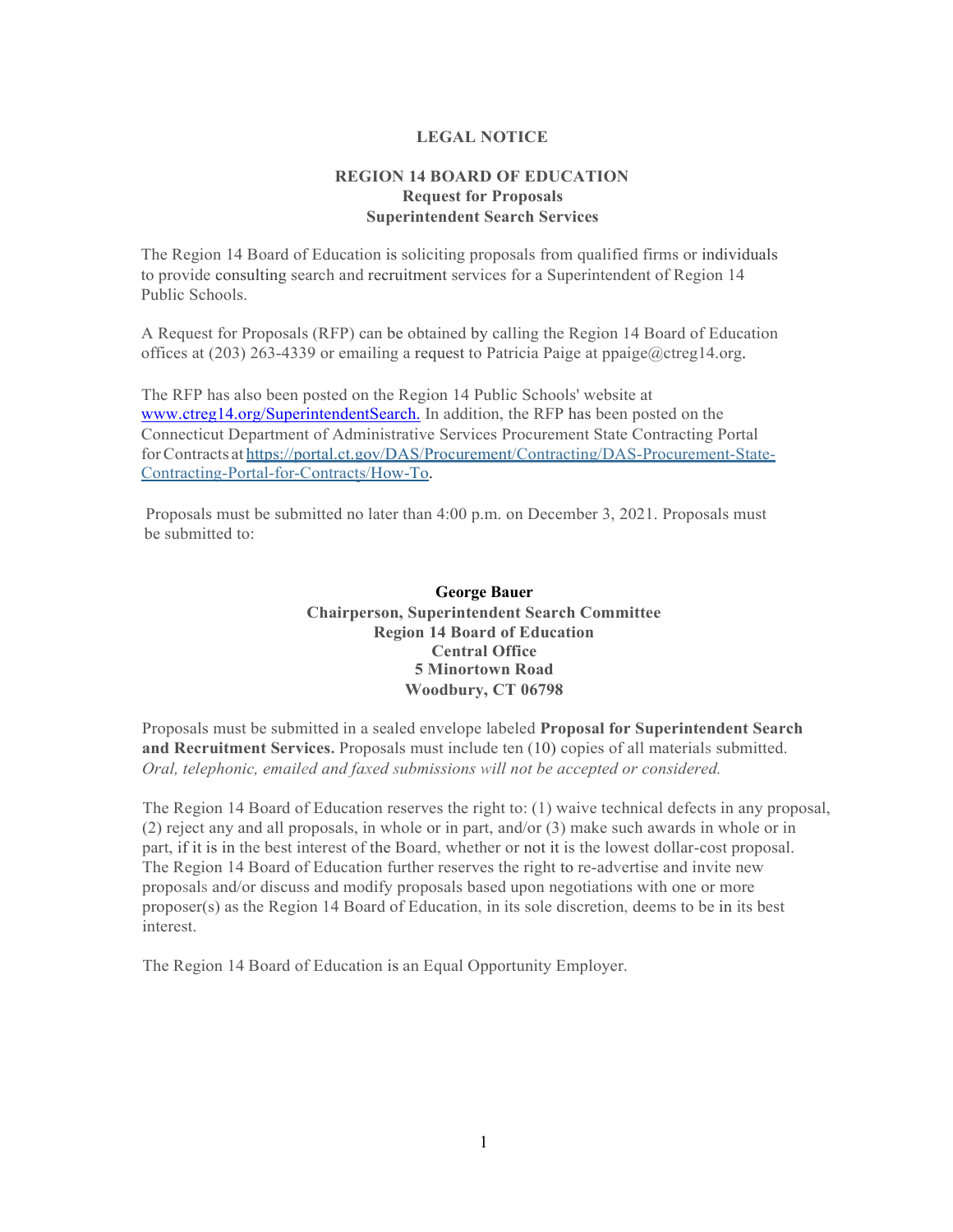## **REGION 14 BOARD OF EDUCATION Request for Proposals Superintendent Search and Recruitment Services**

## **I. OVERVIEW**

### A. Purpose

The Region 14 Board of Education has issued this Request for Proposals **(RFP)** to solicit proposals from qualified firms or individuals to conduct search and recruitment services for a Superintendent of Region 14 Public Schools. Firms and individuals responding to this **RFP** should propose all services and associated costs to conduct a full search to meet the district's needs.

### B. Submission Requirements

Proposals must be submitted no later than 4:00 p.m. on December 3, 2021. Any proposals received after said date and time will not be considered.

Proposals must be submitted in a sealed envelope labeled **Proposal for Superintendent Search and Recruitment Services.** Proposals must include ten (10) copies of all materials submitted. *Oral, telephonic, emailed and faxed submissions will not be accepted or considered.* Proposals must be submitted to:

> **George Bauer, Chairperson Superintendent Search Committee Region 14 Board of Education Central Office 5 Minortown Rd Woodbury, CT 06798**

This RFP has been posted on the Region 14 Public Schools' website at www.ctreg14.org/SuperintendentSearch In addition, the RFP has been posted on the Connecticut Department of Administrative Services Procurement State Contracting Portal for Contracts at https://portal.ct.gov/DAS/Procurement/Contracting/DAS-Procurement-State-Contracting-Portal-for-Contracts/How-To.

Proposals must be consistent with all of the terms, conditions, and specifications identified in this RFP. Responses not consistent with the specifications and requirements may be considered only in the sole discretion of the Board of Education

## C. Tentative Schedule

If the Board of Education receives quality proposals by the deadline established above, the Board intends to interview finalist firms and select a consultant on December 13, 2021. Following notification to the selected consultant, the Board intends to execute a formal contract within five (5) business days, after which the search process will immediately begin. The selected consultant will meet with the Board on December 20, 2021 to present proposed task descriptions for review.

The Board aims to hire a new Superintendent and begin that individual's employment contract no later than April 1, 2022. However, the Board may decide, in its sole discretion, to extend or restart the search and selection process as deemed to be in the best interest of the Board.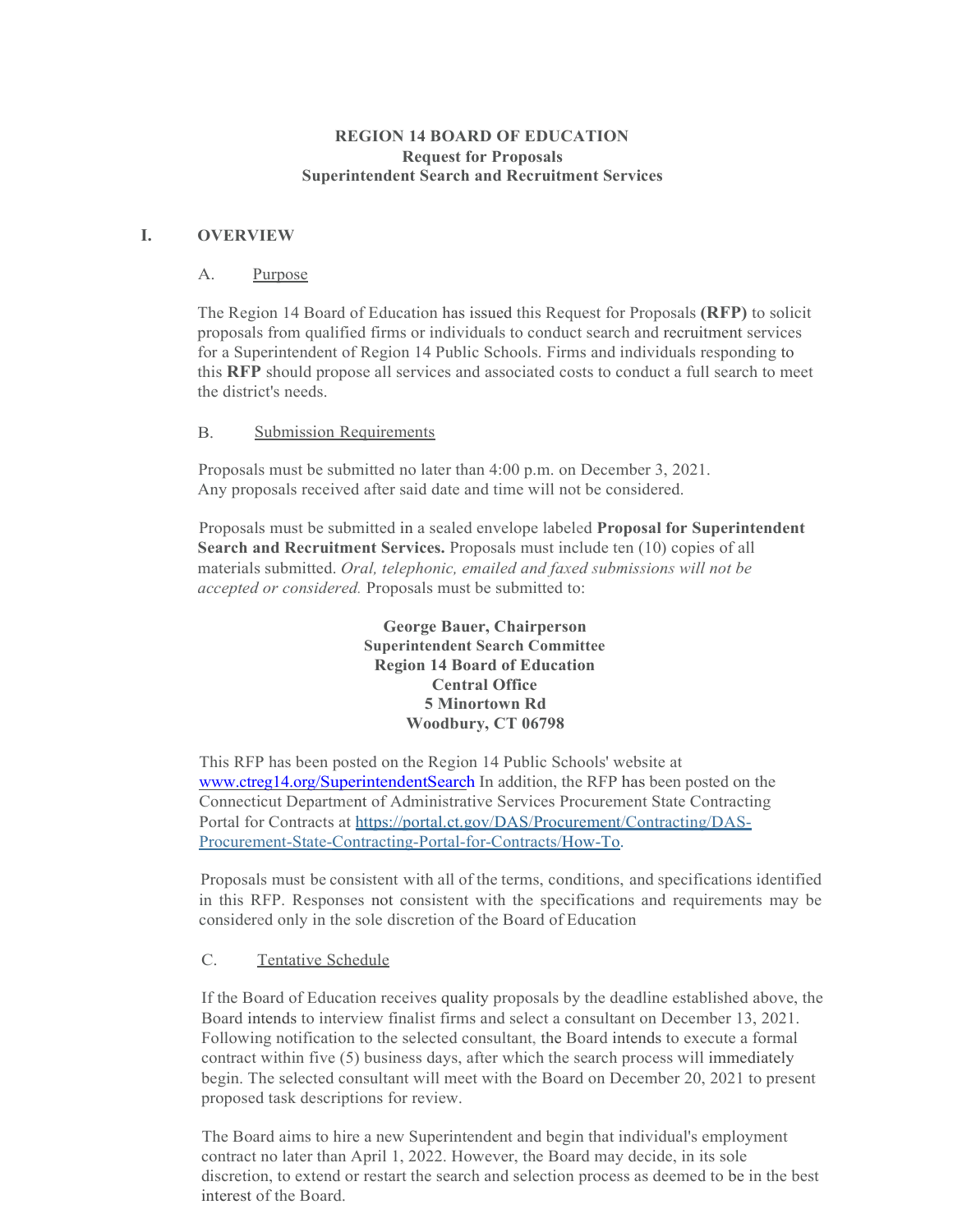## D. Selection of Consultant

Proposals that are submitted according to the RFP's terms, conditions, and specifications by the deadline described above will be evaluated by the members of the Board of Education.

Submission of a proposal indicates acceptance of the terms, conditions, and specifications contained in this RFP unless clearly and specifically noted otherwise. Proposers may be asked to make a presentation to the Board of Education following submission.

The Board will select a consultant based upon many factors, including the proposer's experience, competence, and financial stability; the responsiveness and quality of services proposed; the proposer's demonstrated ability to meet the scope of search criteria and implement the services proposed; the proposer's quality performance conducting similar searches; other projects currently under contract; costs involved; and other factors as the Board of Education deems appropriate.

In considering proposals, the Region 14 Board of Education reserves the right to: (1) waive technical defects in any proposal, (2) reject any and all proposals, in whole or in part, and/or (3) make such awards in whole or in part, if it is in the best interest of the Board, whether or not any proposal is the lowest dollar-cost proposal. The Region 14 Board of Education further reserves the right to re-advertise and invite new proposals and/or discuss and modify proposals based upon negotiations with one or more proposer(s) as the Region 14 Board of Education, in its sole discretion, deems to be in its best interest.

In the event a proposal is selected, such selection will not be binding unless and until the Board and the proposer execute a contract for search and recruitment services that is satisfactory to the Region 14 Board of Education.

## E. Employment Discrimination by Contractor Prohibited

The successful proposer will not discriminate against any employee or applicant because of race, color, religion, age, sex, marital status, sexual orientation, national origin, alienage, ancestry, disability (including pregnancy), genetic information, veteran status or gender identity or expression, except in the case of a bona fide occupational qualification. The successful proposer agrees to post in a conspicuous place, available to all employees and applicants for employment, notices regarding its nondiscrimination policies. The successful proposer, in all of its solicitations or advertisements for employees, will state that the proposer is an Equal Opportunity Employer.

## F. Inquiries

Questions regarding this Request for Proposals must be submitted in writing or via email no later than December 1, 2021 to:

George Bauer Chairperson, Superintendent Search Committee Region 14 Board of Education Central Office 5 Minortown Rd. Woodbury, CT 06798 Email: [gbauer@ctreg14.org](mailto:gbauer@ctreg14.org)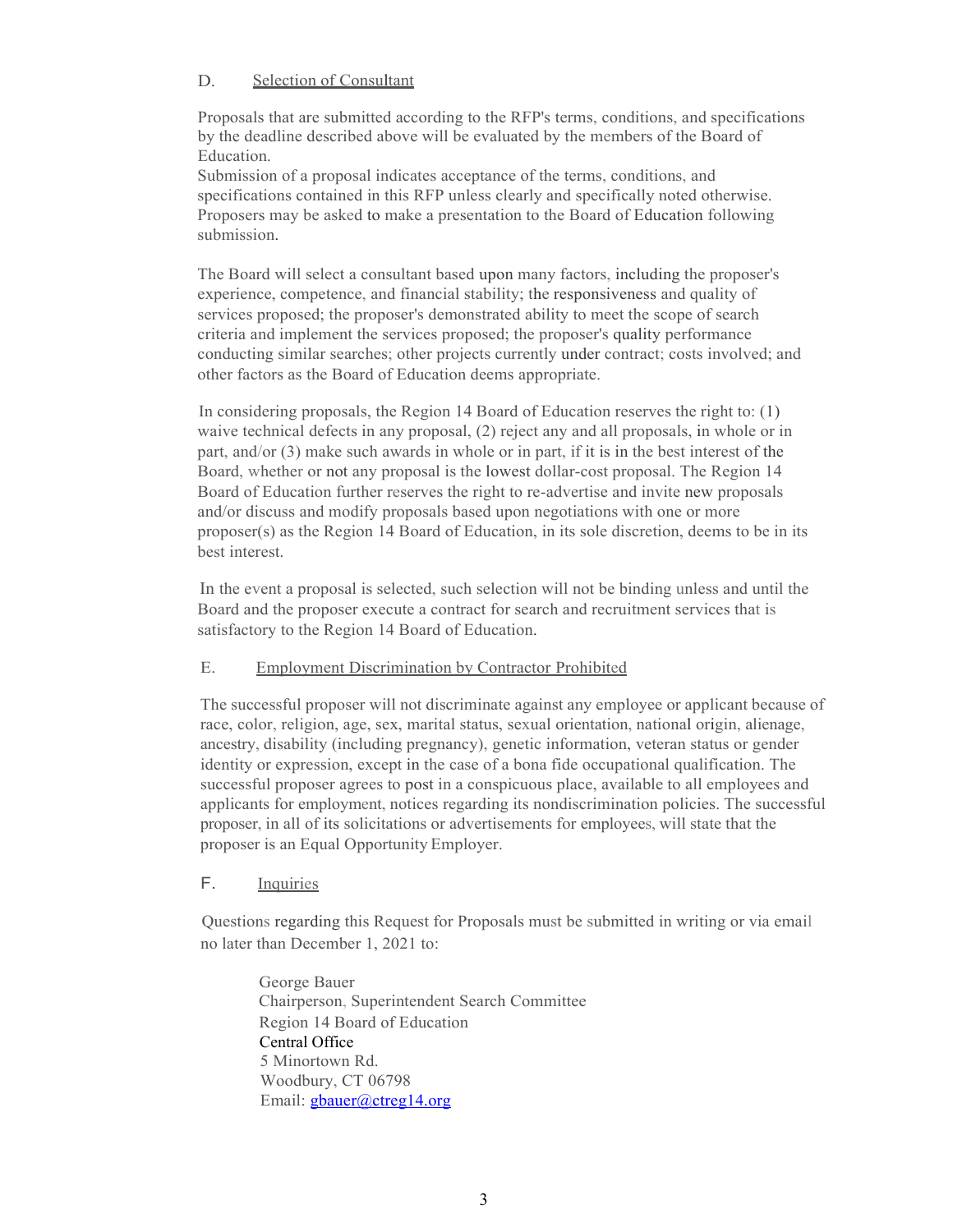# **II. PROFILE AND MISSION OF REGION 14 PUBLIC SCHOOLS**

The Region 14 Public Schools serve approximately 1,601 students in the rural communities of Bethlehem and Woodbury in Litchfield County. The Region 14 Public Schools consist of two elementary schools (Pre-Kindergarten-Grade 5), one middle school (Grades 6-8), and one comprehensive high school (Grades 9-12) also housing an Agricultural Science and Technology Education (ASTE) program. The ASTE program incorporates a hands-on, active curriculum that integrates subject area skills and knowledge, applied skills in the core subjects of mathematics, science, English/Language Arts while incorporating leadership skills and work-based learning experiences through the National FFA Organization and supervised agriculture experiences. As part of the approximately 1,601 students, 333 attending the ASTE program come from ten area sending towns.

### Region 14 Vision of a Learner

We want the students in our Region 14 communities to be future ready. To ensure that all of our learners are prepared for the opportunities and challenges of the 21st century, we have developed a common understanding of the skills and qualities that will help them to thrive in life. Our vision represents the core values that guide the work of our educators and students and aligns with the characteristics our community deemed necessary for our students to be positive contributors to society. Region 14's Vision of a Learner will provide coherence across our schools from Pre-K through 12th grade and serve as a guide for instruction and decision making.

Region 14 students:

THINK CRITICALLY AND CREATIVELY – They evaluate an issue or problem and develop a solution or opinion using multi-disciplinary thinking, originality and imagination.

COLLABORATE AND COMMUNICATE EFFECTIVELY – They find effective ways to work together and express, listen to, and exchange ideas and information in many forms.

DEMONSTRATE EMPATHY – They understand and respect the ideas, beliefs, and values of others to foster an inclusive environment.

TAKE INITIATIVE – They take ownership of learning by inquiring, setting goals, taking action, and consistently reflecting.

PERSEVERE – They persist through challenges to achieve goals and build resilience.

ADAPT AND ADJUST – They remain flexible and open to new ideas, and they adjustto new situations.

The Region 14 Public Schools are governed by an eight-member Board of Education, whose members are elected to three-year overlapping terms. The Board of Education works with the Superintendent and the community to develop a vision for the schools. The Board's primary responsibility is to establish policy regarding the governance of public elementary and secondary education in the community. The Superintendent serves as the chief executive officer of the Board and is responsible for the administration of its policies and regulations, the day-to-day operation of schools, and the supervision of staff.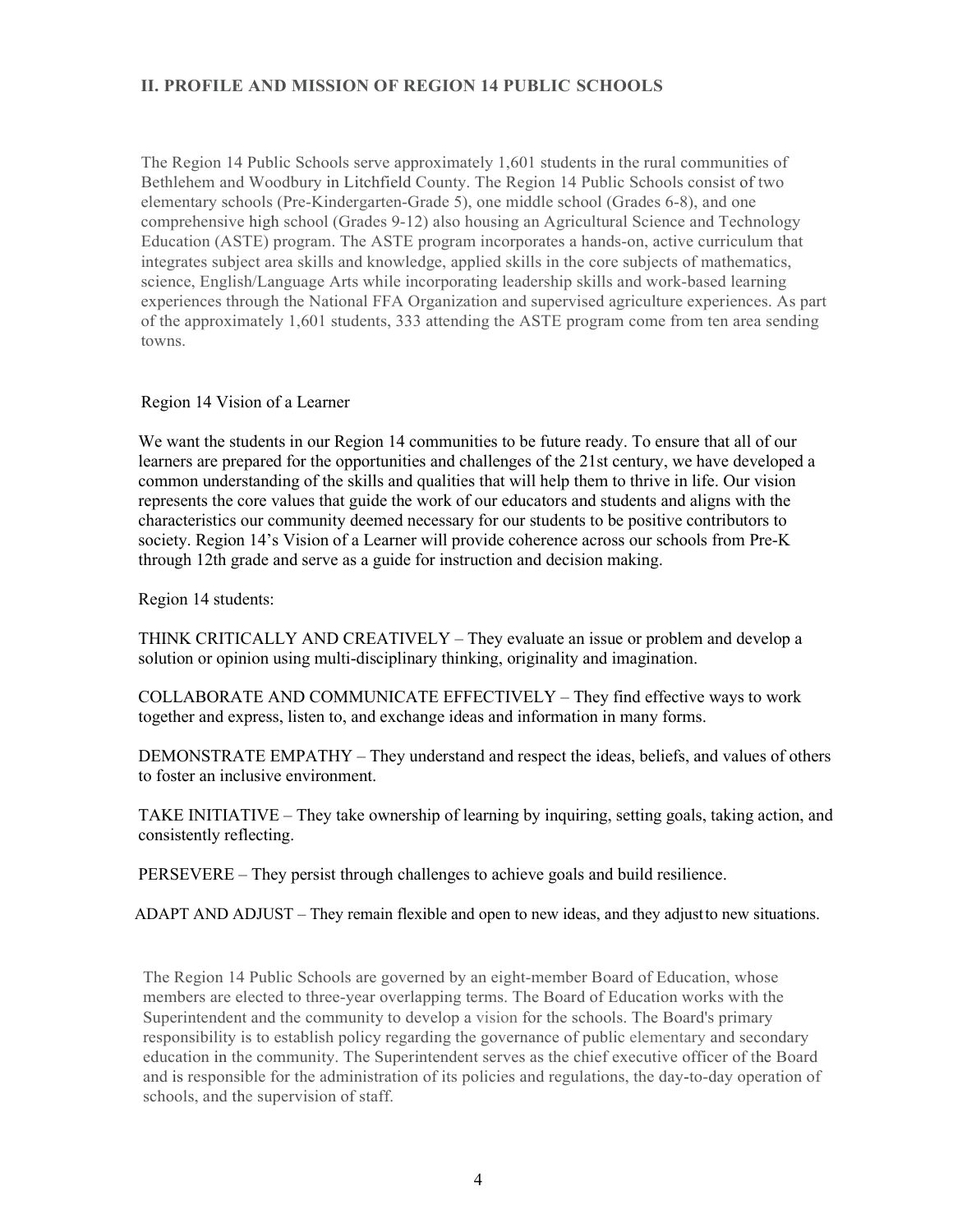The former Superintendent of Region 14 Public Schools was officially terminated from his position, effective September 23, 2021. An Acting Superintendent has served since February 19, 2021 and is not a candidate for the position. In accordance with Board policy, the Board of Education will conduct an active search to find the individual who can most effectively translate into action the policies of the Board and the aspirations of the community. As part of the search process, Board members expect to solicit a wide range of input from all stakeholders regarding the qualities sought for the next Superintendent. When choosing a consultant to assist in this process, the Board will focus on the ability of proposers to design a process to identify a new leader who supports the District's and the community's beliefs and priorities.

## **III. SCOPE OF SERVICES**

The Board of Education seeks a consultant to work with the Board, staff, and the community to do the following:

- Solicit input from various stakeholders *(e.g., Board of Education members, Region* 14 Public Schools administration and staff, and community members) to assess the district's needs, goals and priorities and identify important candidate qualifications and attributes
- Coordinate and implement a search process designed to identify a leader who supports the district's and community's vision and beliefs
- Develop recruitment materials that include information about the district andcommunity, reflect the district's needs, goals and priorities; and outline candidate qualifications, attributes and selection criteria
- Advertise the position in the appropriate media (including websites) to recruit candidates from within Connecticut and regionally
- Create an internet-based portal to provide relevant information to potential candidates
- Create an internet-based portal to provide regular updates on the search process tothe community
- Develop an application process
- Screen candidate applications and select candidates for further consideration
- Complete in-depth background investigations, including the validation of professional credentials, employment history, consumer credit, and criminal history, of candidates selected for interview
- Prepare written summaries of the qualifications and experience of candidates presented for interview
- Establish a schedule for interviewing selected candidates and making sitevisits
- Assist Board members in preparing for interviews of finalists by developing questions and evaluation forms
- Attend interviews, as requested
- Advise the Board regarding salary and benefit expectations
- Perform other tasks and responsibilities that may be determined by the Board
- Identify other services that the proposer may suggest forthe Board's consideration and approval

All services not specifically mentioned in this RFP that are necessary to provide the functional capabilities described by the proposer shall be included in the scope of work performed. In addition, given the current distancing restrictions presented by the COVID-19 public health emergency, the Board is particularly interested in the consultant's demonstrated ability to solicit input from stakeholders and conduct the search process with due regard for any in-person meeting restrictions currently in place.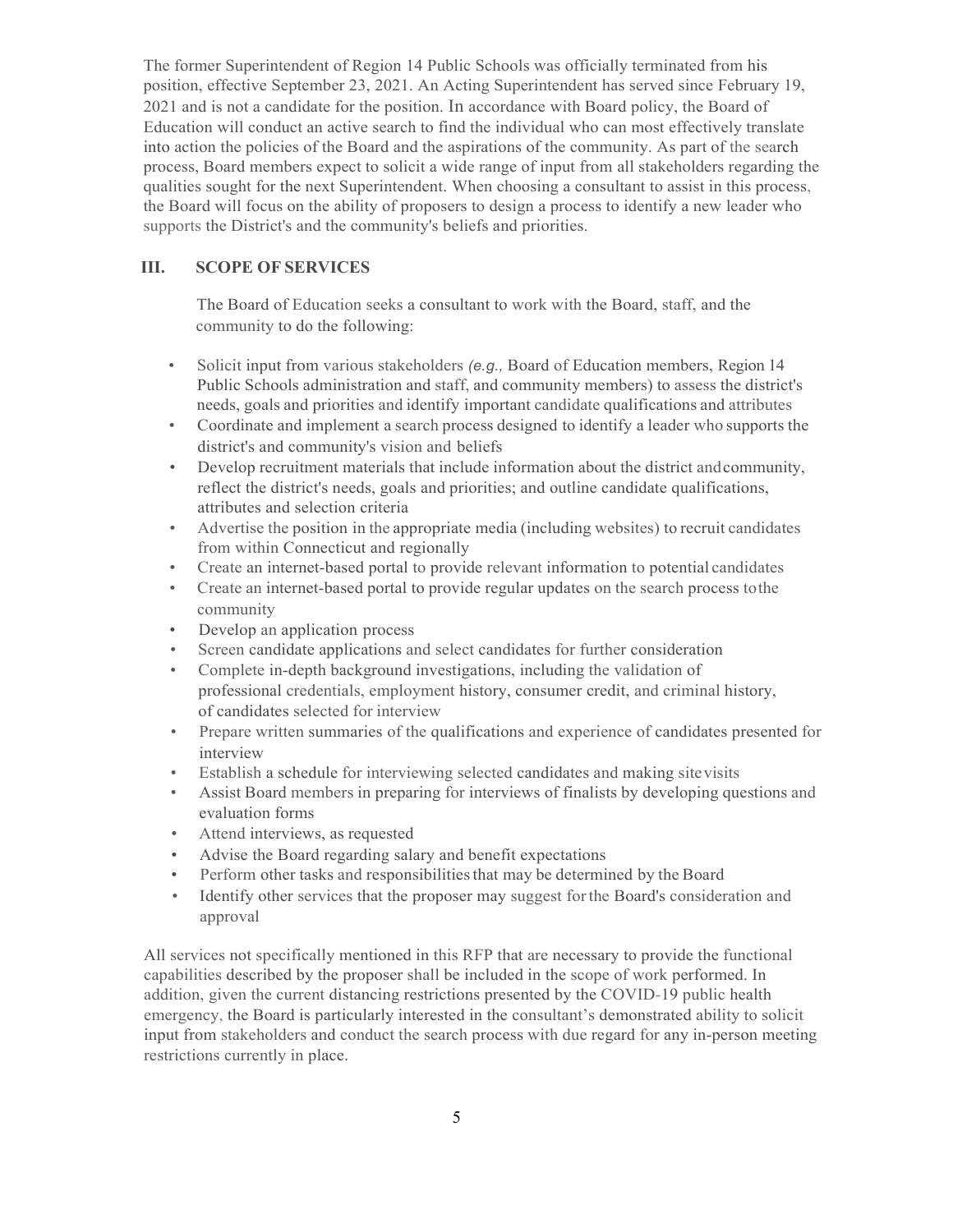# **IV. FORMAT FOR PROPOSAL**

To enable the Board to evaluate and review all proposals in a uniform manner, all responses should include the following information:

# a. Cover Sheet and Affirmative Action Statement

The firm or individual submitting a proposal must include a signed cover sheet, included in this Request for Proposal as Appendix A and an Affirmative Action Statement, including in this Request for Proposal as Appendix B.

# b. Firm or Individual Profile

The firm or individual submitting a proposal must include a profile containing the following information:

- Name, address and contact information of the proposer and the person(s) to be contacted for further information regarding the proposal
- Name, position, and contact information of the individual(s) who will be assigned to this project
- Relevant background, experience, and qualifications of the proposer to conduct a Superintendent search
- Relevant background, education, experience, and qualifications of the individuals to be assigned to this project, including identification of the individual who will supervise the project and other individuals who will staff the project and their respective roles
- List of similar searches conducted within the past five years (including size of district and scope of services rendered)
- List of at least three references (including contact information) for work performed within the last five years, with a description of the project and scope of services rendered
- List of similar searches currently being conducted (including size of district, scope of services being rendered, and projected completion date)
- Evidence of financial stability

# c. Proposed Approach and Plan

The firm or individual submitting a proposal must include a proposed approach and plan (not to exceed two pages) containing the following information:

- The proposer's approach to providing the services identified in Section III (Scope of Services) and any other proposed services
- A general timeline for completion, including phases, if any
- Proposed methods, activities and events designed to gather Board, administration and staff, and community input
- Proposed process to develop criteria for the selection of candidates
- Proposed means to conduct the search process for qualified candidates within and outside of Connecticut, identify interested candidates, and encourage their applications
- Proposed means to advertise the position and provide information to candidates and updates to the community
- Proposed means to evaluate candidates and recommend candidates for the Board's consideration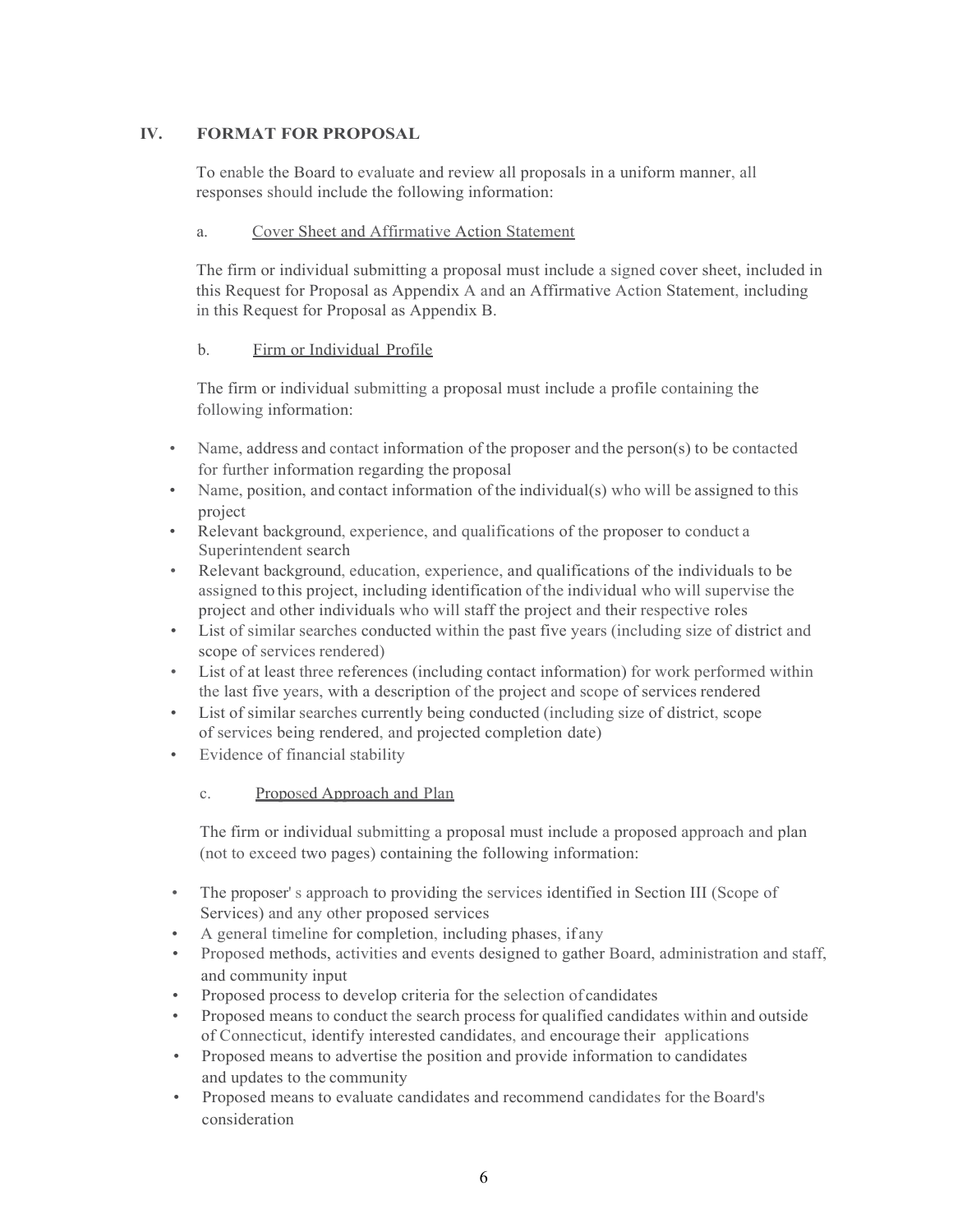- Description of planned efforts to increase recruitment of members of underrepresented groups, including but not limited to women, minorities, and individuals with disabilities
- Methods of reporting progress and information and collaborating with the Board
- Tasks that could be performed by Board members or staff to reduce the cost of the search
- Statement as to why the vendor is the best qualified to meet the needs of the Board of Education

## d. Fee Proposal

The firm or individual submitting a proposal must include a proposed fee structure, including

- Costs for the entire project and for each service
- A statement of standard costs and optional costs
- Method of computing costs *(e. g.,* lump sum, percentage, hourlyrates)

# **V. TERMS AND CONDITIONS**

### a. General Terms and Conditions

Proposals must remain firm and binding for a period of sixty (60) days following their submission. Proposers will not accrue any rights by submitting a proposal. The Region 14 Board of Education is not liable for any costs incurred by proposers prior to the issuance of a contract.

Neither a proposer nor the Region 14 Board of Education will issue any news releases regarding the services or project to which this RFP relates unless the proposer and the Region 14 Board of Education agree to and coordinate the release of such information.

#### b. Terms and Conditions to be Included in the Contract with the SuccessfulProposer

*Payment:* Monthly payments will be made in accordance with the contract terms within thirty (30) days of receipt of invoice. No more than fifty percent (50%) of the contract shall be paid until a new Superintendent is hired.

*Guarantee:* The proposer will guarantee and provide quality assurance to the Region 14 Board of Education for all work performed for the duration of the contract.

*Insurance:* The successful proposer shall be required to deliver an insurance certificate in amounts, companies, and terms acceptable to the Region 14 Board of Education.

*Compliance with Applicable Laws:* The contractor must comply with the Civil Rights Act of 1964, the Equal Employment Act of 1972, Connecticut Fair Employment Practices, and all other applicable federal and state laws and regulations and town ordinances.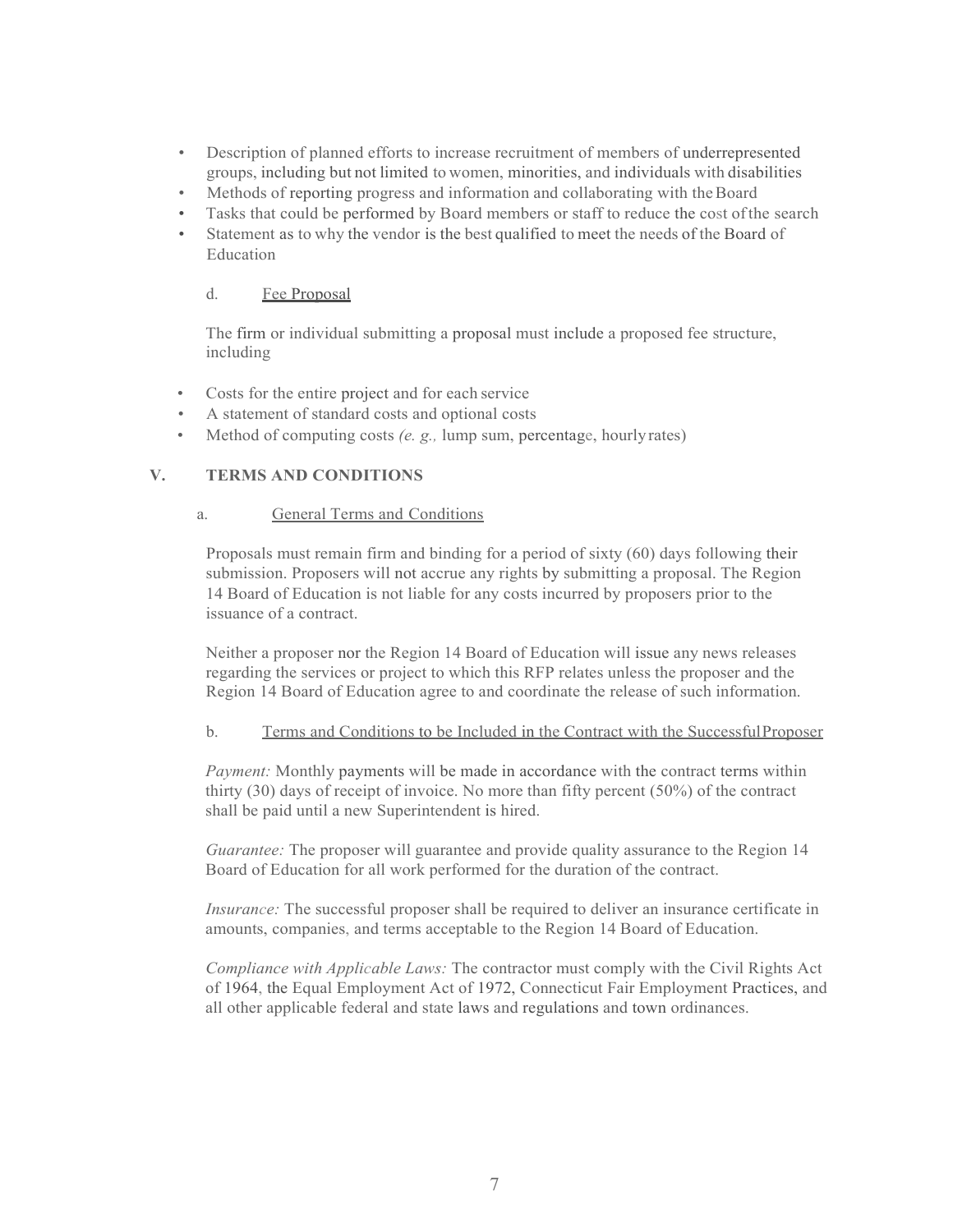#### **Appendix A**

## **REGION 14 BOARD OF EDUCATION Request for Proposals Superintendent Search and Recruitment Services**

#### **Cover Sheet**

| Date:                                       | November 10, 2021                                                                                      |
|---------------------------------------------|--------------------------------------------------------------------------------------------------------|
| Proposals will be received until:           | December 3, 2021 at 4:00 p.m.<br>Region 14 Board of Education<br>5 Minortown Rd.<br>Woodbury, CT 06798 |
| Services to be performed for:               | <b>Region 14 Board of Education</b>                                                                    |
| For additional information, please contact: | George Bauer<br>Chairperson, Superintendent Search Committee<br>gbauer@ctreg14.org                     |

I, the undersigned, hereby affirm that: 1) I am a duly authorized agent of the proposer; 2) I have read all of the terms, conditions, and specifications made available regarding this Request for Proposal and fully understand and accept them unless specifically indicated otherwise in the offer; 3) The offer is being submitted in accordance with the terms, conditions, and specifications set forth in the Request for Proposal, and; 4) the proposer will accept any awards made to it as a result of the offer submitted for a minimum of sixty  $(60)$  days following the date of submission.

| Phone: Email: Email:                                   |  |                                                 |
|--------------------------------------------------------|--|-------------------------------------------------|
| Authorized Representative's Name: Phone: Phone:        |  |                                                 |
| Printed Name: _ _ _ _ _ _ _ _ _ Title: _ _ _ _ _ _ _ _ |  | Date: $\frac{1}{2}$ $\frac{1}{2}$ $\frac{1}{2}$ |